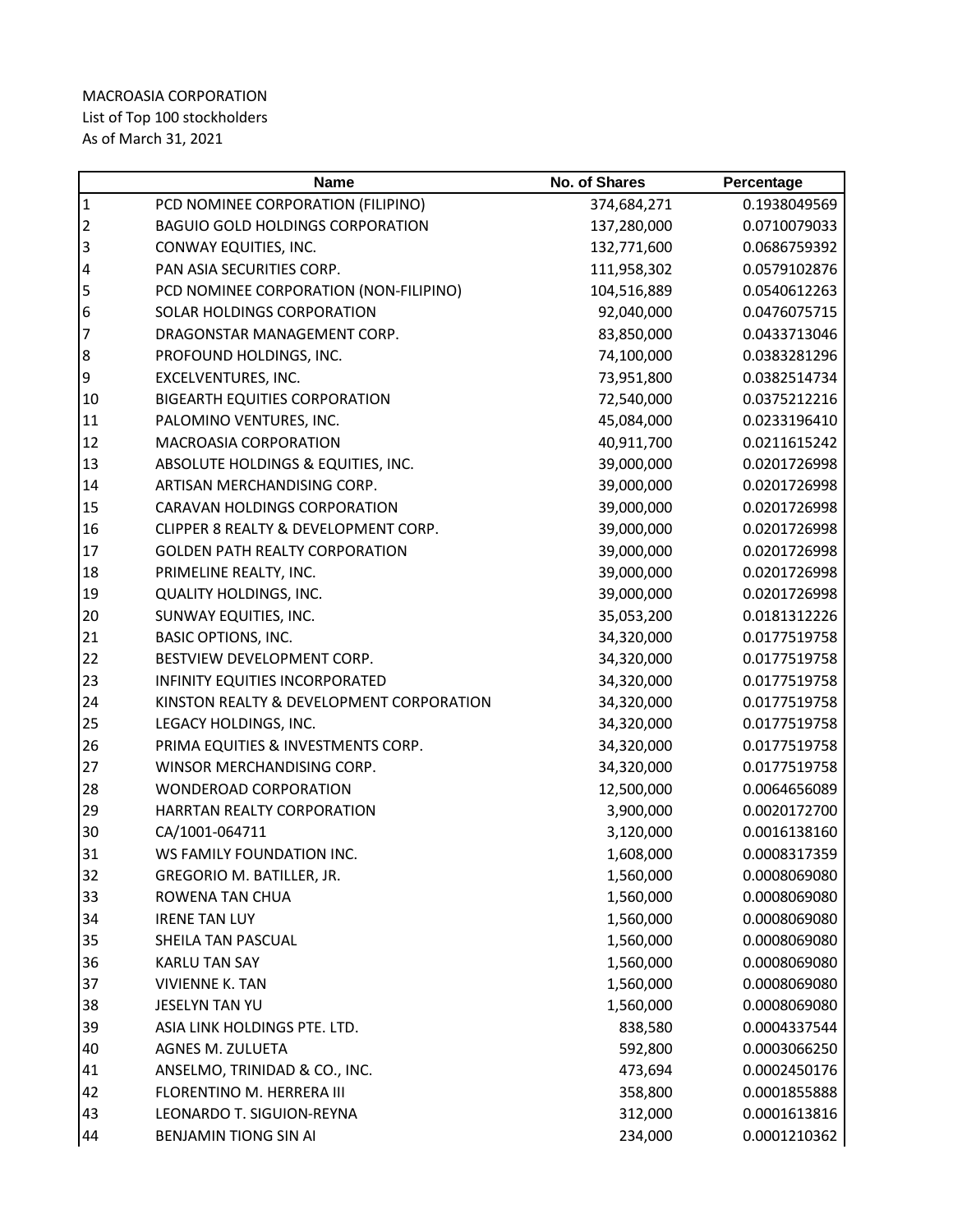| 45 | EMILIO C. YU                            | 234,000 | 0.0001210362 |
|----|-----------------------------------------|---------|--------------|
| 46 | JAIME J. BAUTISTA                       | 195,000 | 0.0001008635 |
| 47 | <b>ANTONIO B. CHENG</b>                 | 195,000 | 0.0001008635 |
| 48 | JOSEPH T. CHUA                          | 195,000 | 0.0001008635 |
| 49 | MOTORTRADE NATIONWIDE CORPORATION       | 195,000 | 0.0001008635 |
| 50 | LUCIO K. TAN, JR.                       | 195,000 | 0.0001008635 |
| 51 | MARIANO C. TANENGLIAN                   | 195,000 | 0.0001008635 |
| 52 | LOZANO A. TAN                           | 179,400 | 0.0000927944 |
| 53 | DIONISIO ONG                            | 174,096 | 0.0000900509 |
| 54 | <b>CARLOS DYHONGPO</b>                  | 162,240 | 0.0000839184 |
| 55 | ENRIQUE M. ABOITIZ, JR.                 | 156,000 | 0.0000806908 |
| 56 | <b>HECTOR FLORENTO</b>                  | 156,000 | 0.0000806908 |
| 57 | JOSEPH LIM A/C ILIMJS01                 | 156,000 | 0.0000806908 |
| 58 | <b>MARIXI R. PRIETO</b>                 | 156,000 | 0.0000806908 |
| 59 | <b>CARMEN K. TAN</b>                    | 156,000 | 0.0000806908 |
| 60 | LUCIO CHEN TAN III                      | 156,000 | 0.0000806908 |
| 61 | LUCIO C. TAN                            | 156,000 | 0.0000806908 |
| 62 | MICHAEL G. TAN                          | 156,000 | 0.0000806908 |
| 63 | <b>BEN C. TIU</b>                       | 156,000 | 0.0000806908 |
| 64 | SAMUEL CANG UY                          | 156,000 | 0.0000806908 |
| 65 | <b>GEORGE SYCIP</b>                     | 150,000 | 0.0000775873 |
| 66 | <b>KYLE ELLIS CHEN TAN</b>              | 124,800 | 0.0000645526 |
| 67 | <b>EDUARDO TAN LUY</b>                  | 120,000 | 0.0000620698 |
| 68 | ANNIE CHU CHUA                          | 109,200 | 0.0000564836 |
| 69 | JOSEPH CHUA & CO., INC.                 | 108,357 | 0.0000560475 |
| 70 | <b>BONIFACIO YAO</b>                    | 93,600  | 0.0000484145 |
| 71 | ANGEL DY                                | 78,000  | 0.0000403454 |
| 72 | ANTONIO S. DY (VSK-38)                  | 76,440  | 0.0000395385 |
| 73 | LO LAN YING                             | 73,320  | 0.0000379247 |
| 74 | ONG SECURITIES CORPORATION              | 54,108  | 0.0000279873 |
| 75 | <b>GEORGE D. TAN</b>                    | 53,976  | 0.0000279190 |
| 76 | IMPERIAL, DE GUZMAN, ABALOS & CO., INC. | 49,998  | 0.0000258614 |
| 77 | I. ACKERMAN & CO., INC.                 | 47,080  | 0.0000243521 |
| 78 | TEE LING KIAT &/OR LEE LIN HO           | 39,390  | 0.0000203744 |
| 79 | MA. THERESA T. DEFENSOR A/C IDEFMA01    | 39,000  | 0.0000201727 |
| 80 | E. SANTAMARIA & CO., INC.               | 38,906  | 0.0000201241 |
| 81 | EBC SECURITIES CORPORATION              | 37,050  | 0.0000191641 |
| 82 | G.D. TAN & CO., INC.                    | 35,232  | 0.0000182237 |
| 83 | R. COYIUTO SECURITIES, INC.             | 35,175  | 0.0000181942 |
| 84 | <b>ZENAID YAP GO</b>                    | 35,100  | 0.0000181554 |
| 85 | MARIANO YU & CO., INC.                  | 33,360  | 0.0000172554 |
| 86 | BA SECURITIES, INC.                     | 31,200  | 0.0000161382 |
| 87 | LILY S. HO                              | 31,200  | 0.0000161382 |
| 88 | SECURITIES SPECIALIST, INC.             | 30,763  | 0.0000159121 |
| 89 | <b>NENITA CHING</b>                     | 28,080  | 0.0000145243 |
| 90 | WEE AH KEE                              | 27,150  | 0.0000140433 |
| 91 | ANSALDO, GODINEZ & CO., INC.            | 25,864  | 0.0000133781 |
| 92 | KENNETH C. ASUNCION A/C IASUKE01        | 23,400  | 0.0000121036 |
| 93 | ASIAN APPRAISAL HOLDINGS, INC.          | 22,285  | 0.0000115269 |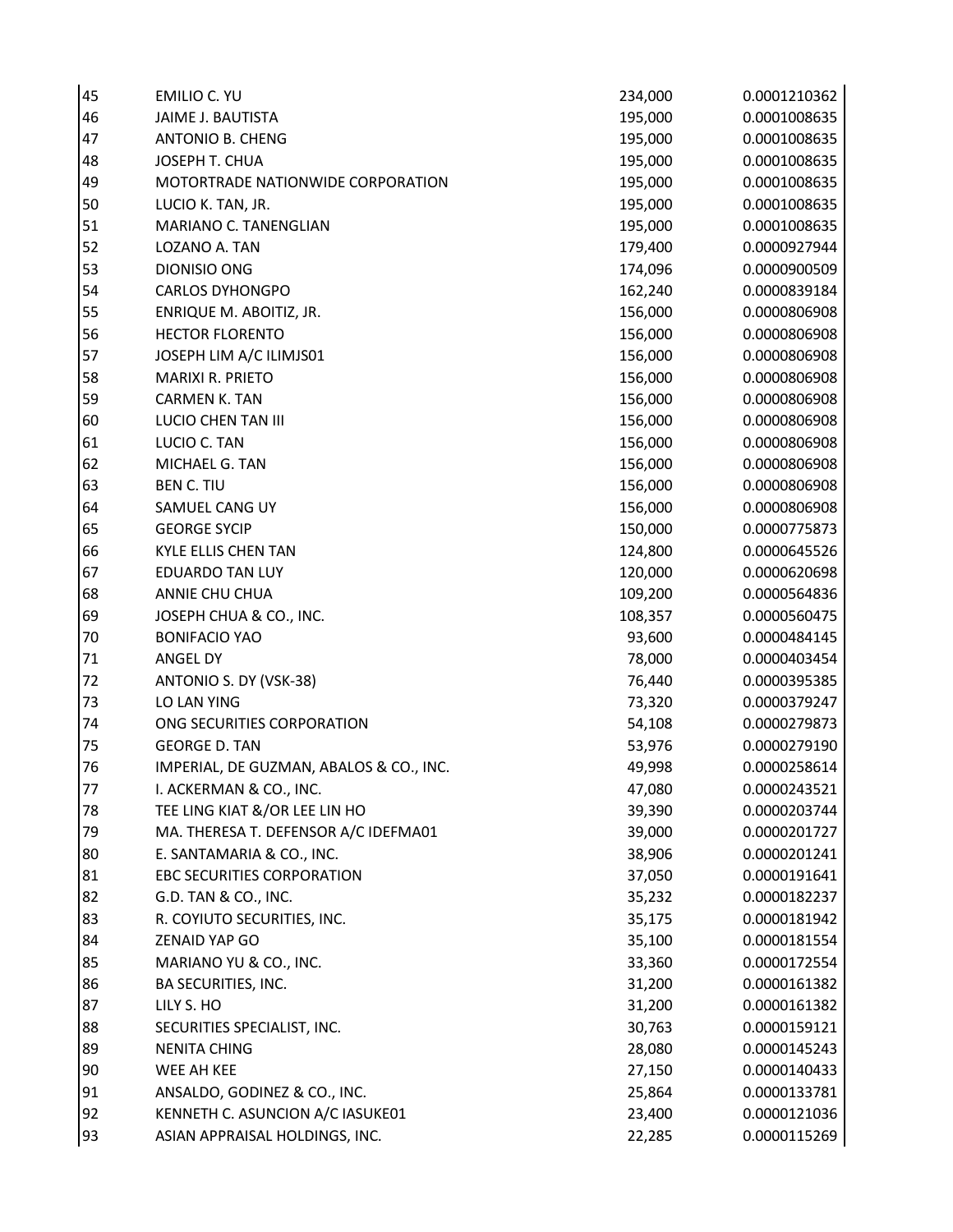|     | Total                          | 1,932,111,606 | 0.9993822411 |
|-----|--------------------------------|---------------|--------------|
| 100 | RAYMUNDO R. VALENZUELA         | 19.500        | 0.0000100863 |
| 99  | <b>OSCAR NG TAN</b>            | 19,500        | 0.0000100863 |
| 98  | J.T. FLORES JR. & CO., INC.    | 19,562        | 0.0000101184 |
| 97  | <b>ALFONSO UY</b>              | 20,841        | 0.0000107800 |
| 96  | DAVID GO SECURITIES CORP.      | 21,184        | 0.0000109574 |
| 95  | H. E. BENNETT SECURITIES, INC. | 17,680        | 0.0000091450 |
| 94  | TIONG SECURITIES, INC.         | 21,933        | 0.0000113448 |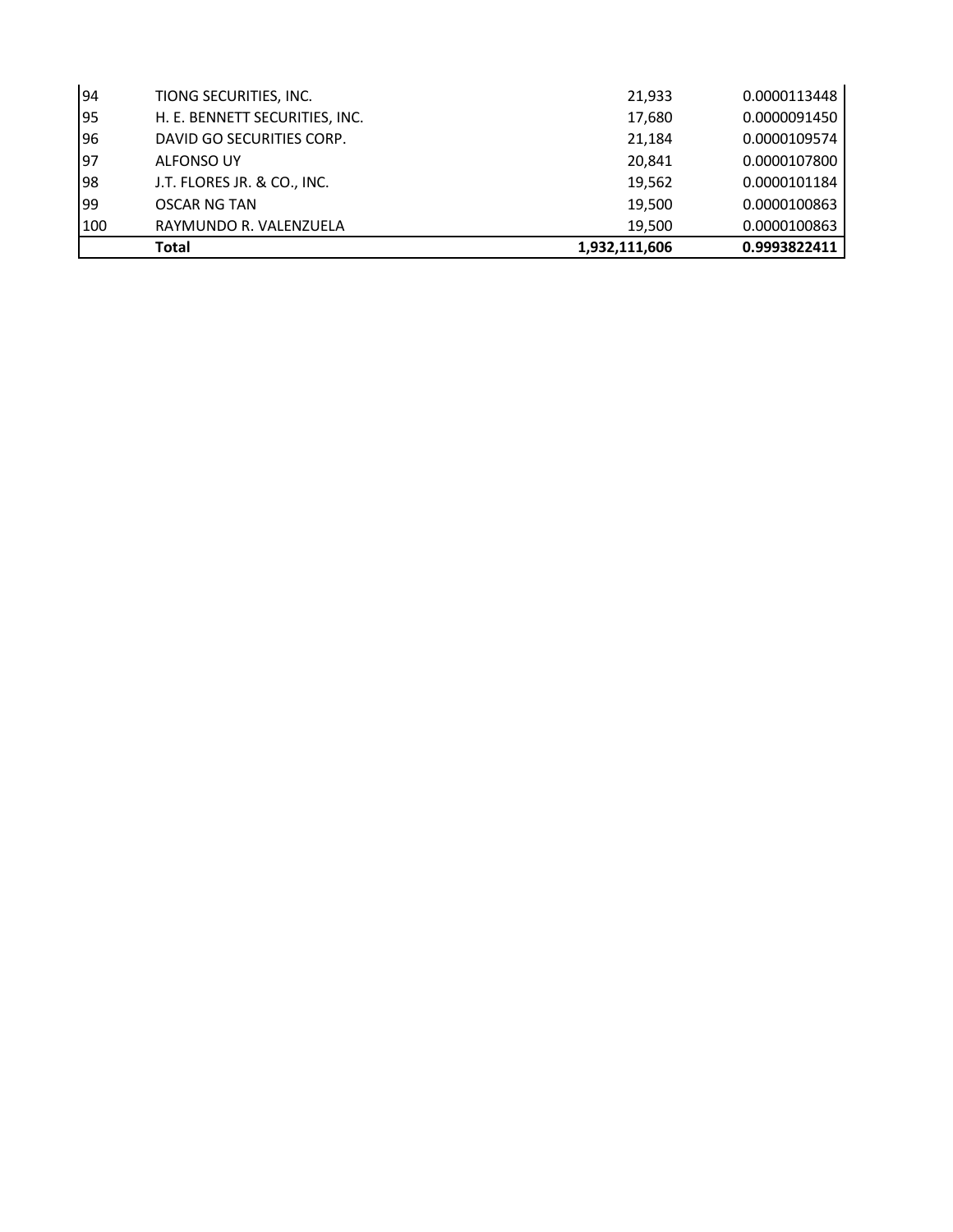## **OUTSTANDING BALANCES FOR A SPECIFIC COMPANY**

Company Code - MAC000000000

| Business Date: March 31, 2021                    |                 |
|--------------------------------------------------|-----------------|
| <b>BPNAME</b>                                    | <b>HOLDINGS</b> |
| UPCC SECURITIES CORP.                            | 79,120          |
| A & A SECURITIES, INC.                           | 120,100         |
| <b>ABACUS SECURITIES CORPORATION</b>             | 42,491,342      |
| PHILSTOCKS FINANCIAL INC                         | 4,005,945       |
| A. T. DE CASTRO SECURITIES CORP.                 | 237,600         |
| ALPHA SECURITIES CORP.                           | 402,300         |
| <b>BA SECURITIES, INC.</b>                       | 902,616         |
| AP SECURITIES INCORPORATED                       | 2,102,974       |
| ANSALDO, GODINEZ & CO., INC.                     | 829,422         |
| AB CAPITAL SECURITIES, INC.                      | 1,638,437       |
| <b>SB EQUITIES, INC.</b>                         | 15,757,508      |
| ASIA PACIFIC CAPITAL EQUITIES & SECURITIES CORP. | 43,000          |
| <b>ASIASEC EQUITIES, INC.</b>                    | 97,730          |
| <b>ASTRA SECURITIES CORPORATION</b>              | 5,528,210       |
| CHINA BANK SECURITIES CORPORATION                | 1,609,300       |
| MACQUARIE CAPITAL SECURITIES (PHILIPPINES), INC. | 92              |
| BELSON SECURITIES, INC.                          | 12,658,592      |
| BENJAMIN CO CA & CO., INC.                       | 19,500          |
| B. H. CHUA SECURITIES CORPORATION                | 15,600          |
| JAKA SECURITIES CORP.                            | 8,620           |
| <b>BPI SECURITIES CORPORATION</b>                | 19,743,000      |
| CAMPOS, LANUZA & COMPANY, INC.                   | 80,040          |
| SINCERE SECURITIES CORPORATION                   | 362,640         |
| CTS GLOBAL EQUITY GROUP, INC.                    | 1,482,860       |
| TRITON SECURITIES CORP.                          | 2,545,448       |
| <b>IGC SECURITIES INC.</b>                       | 25,668          |
| <b>CUALOPING SECURITIES CORPORATION</b>          | 780             |
| DAVID GO SECURITIES CORP.                        | 665,170         |
| DIVERSIFIED SECURITIES, INC.                     | 113,531         |
| E. CHUA CHIACO SECURITIES, INC.                  | 914,162         |
| <b>EAST WEST CAPITAL CORPORATION</b>             | 1,390           |
| EASTERN SECURITIES DEVELOPMENT CORPORATION       | 1,261,562       |
| EQUITIWORLD SECURITIES, INC.                     | 345,380         |
| EVERGREEN STOCK BROKERAGE & SEC., INC.           | 1,501,890       |
| FIRST ORIENT SECURITIES, INC.                    | 1,063,780       |
| FIRST INTEGRATED CAPITAL SECURITIES, INC.        | 1,128,000       |
| F. YAP SECURITIES, INC.                          | 500,827         |
| AURORA SECURITIES, INC.                          | 908,000         |
| <b>GLOBALINKS SECURITIES &amp; STOCKS, INC.</b>  | 472,210         |
| <b>JSG SECURITIES, INC.</b>                      | 445,550         |
| GOLDSTAR SECURITIES, INC.                        | 157,600         |
| GUILD SECURITIES, INC.                           | 8,446,764       |
| HDI SECURITIES, INC.                             | 2,066,800       |
| H. E. BENNETT SECURITIES, INC.                   | 32,412          |
| HK SECURITIES, INC.                              | 1,560           |
| I. ACKERMAN & CO., INC.                          | 8,938           |
| I. B. GIMENEZ SECURITIES, INC.                   | 502,280         |
| INVESTORS SECURITIES, INC,                       | 762,635         |
| IMPERIAL, DE GUZMAN, ABALOS & CO., INC.          | 65,510          |
| INTRA-INVEST SECURITIES, INC.                    | 6,600           |
| ASIAN CAPITAL EQUITIES, INC.                     | 10,920          |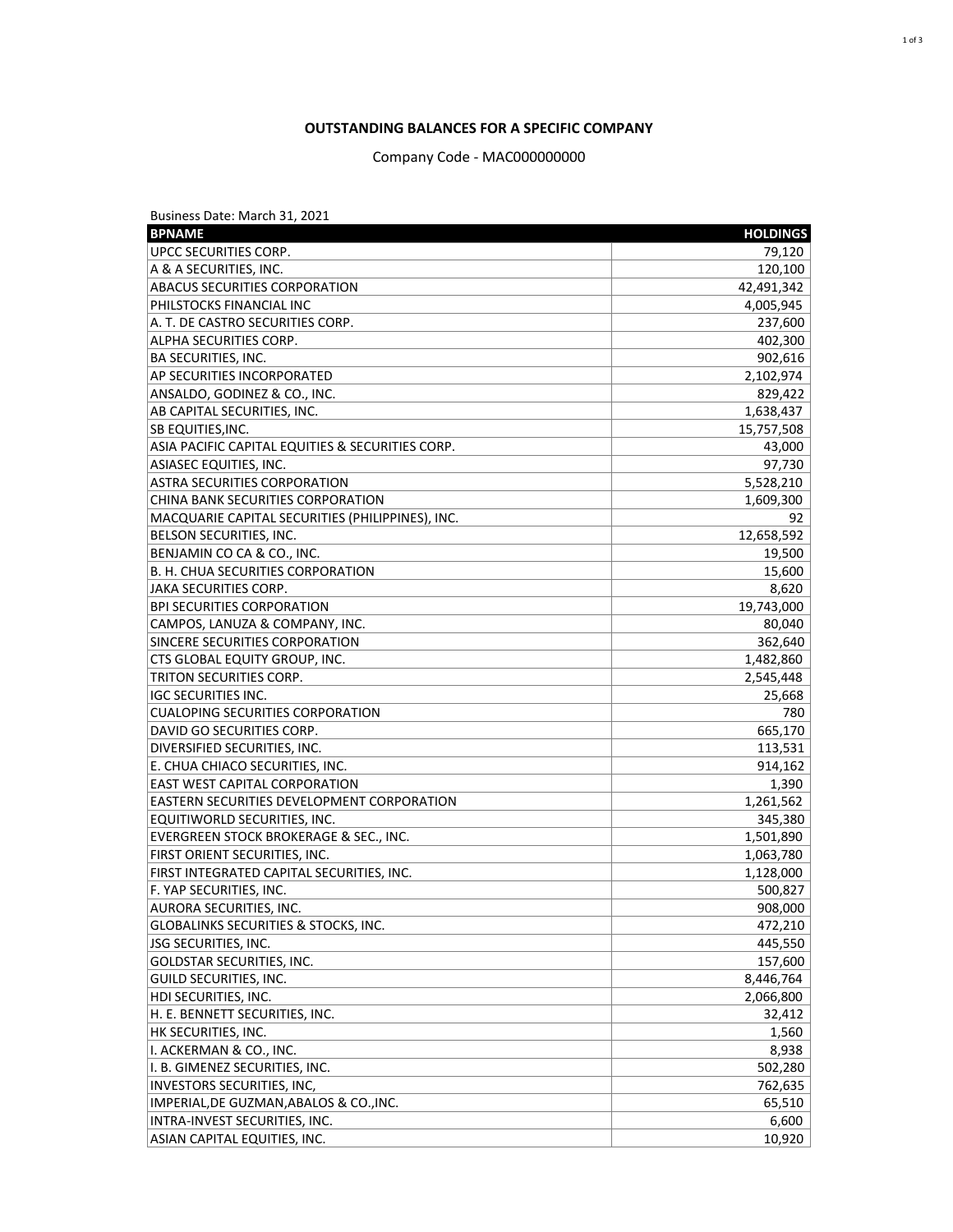| <b>BPNAME</b>                                           | <b>HOLDINGS</b> |
|---------------------------------------------------------|-----------------|
| J.M. BARCELON & CO., INC.                               | 10,000          |
| VALUE QUEST SECURITIES CORPORATION                      | 782,400         |
| <b>STRATEGIC EQUITIES CORP.</b>                         | 3,038,033       |
| LARRGO SECURITIES CO., INC.                             | 1,021,750       |
| LITONJUA SECURITIES, INC.                               | 1,300           |
| LOPEZ, LOCSIN, LEDESMA & CO., INC.                      | 12,000          |
| LUCKY SECURITIES, INC.                                  | 1,217,880       |
| LUYS SECURITIES COMPANY, INC.                           | 61,200          |
| <b>MANDARIN SECURITIES CORPORATION</b>                  | 679,780         |
| COL Financial Group, Inc.                               | 87,525,249      |
| DA MARKET SECURITIES, INC.                              | 53,000          |
| MERCANTILE SECURITIES CORP.                             | 31,200          |
| MERIDIAN SECURITIES, INC.                               | 342,660         |
| MDR SECURITIES, INC.                                    | 79,560          |
| REGIS PARTNERS, INC.                                    | 325,216         |
| MOUNT PEAK SECURITIES, INC.                             | 7,064           |
| NEW WORLD SECURITIES CO., INC.                          | 406,280         |
| OPTIMUM SECURITIES CORPORATION                          | 148,110         |
| RCBC SECURITIES, INC.                                   | 481,150         |
| PAN ASIA SECURITIES CORP.                               | 15,756,072      |
| PAPA SECURITIES CORPORATION                             | 1,497,744       |
| MAYBANK ATR KIM ENG SECURITIES, INC.                    | 5,270,324       |
| PLATINUM SECURITIES, INC.                               | 13,170          |
| PNB SECURITIES, INC.                                    | 2,018,306       |
| PREMIUM SECURITIES, INC.                                | 27,460          |
| SALISBURY BKT SECURITIES CORPORATION                    | 1,569,140       |
| <b>QUALITY INVESTMENTS &amp; SECURITIES CORPORATION</b> | 1,368,250       |
| R & L INVESTMENTS, INC.                                 | 4,560           |
| ALAKOR SECURITIES CORPORATION                           | 4,000           |
| R. COYIUTO SECURITIES, INC.                             | 963,557         |
| REGINA CAPITAL DEVELOPMENT CORPORATION                  | 1,261,010       |
| R. NUBLA SECURITIES, INC.                               | 2,951,568       |
| AAA SOUTHEAST EQUITIES, INCORPORATED                    | 1,555,430       |
| R. S. LIM & CO., INC.                                   | 161,274         |
| RTG & COMPANY, INC.                                     | 166,752         |
| S.J. ROXAS & CO., INC.                                  | 1,058,035       |
| <b>SECURITIES SPECIALISTS, INC.</b>                     | 31,861          |
| FIDELITY SECURITIES, INC.                               | 272,420         |
| SUMMIT SECURITIES, INC.                                 | 729,476         |
| STANDARD SECURITIES CORPORATION                         | 330,730         |
| TANSENGCO & CO., INC.                                   | 482,826         |
| THE FIRST RESOURCES MANAGEMENT & SECURITIES CORP.       | 1,114,070       |
| TOWER SECURITIES, INC.                                  | 2,941,916       |
| UCPB SECURITIES, INC.                                   | 376,960         |
| UOB KAY HIAN SECURITIES (PHILS.), INC.                  | 312,000         |
| VENTURE SECURITIES, INC.                                | 70,220          |
| FIRST METRO SECURITIES BROKERAGE CORP.                  | 25,404,171      |
| WEALTH SECURITIES, INC.                                 | 14,431,177      |
| WESTLINK GLOBAL EQUITIES, INC.                          | 259,050         |
| BERNAD SECURITIES, INC.                                 | 1,528,650       |
| WONG SECURITIES CORPORATION                             | 18,000          |
| YAO & ZIALCITA, INC.                                    | 381,402         |
| YU & COMPANY, INC.                                      | 412,300         |
| <b>BDO SECURITIES CORPORATION</b>                       | 43,305,143      |
| EAGLE EQUITIES, INC.                                    | 453,960         |
| GOLDEN TOWER SECURITIES & HOLDINGS, INC.                | 117,022         |
| SOLAR SECURITIES, INC.                                  | 2,041,280       |
| G.D. TAN & COMPANY, INC.                                | 264,810         |
|                                                         |                 |